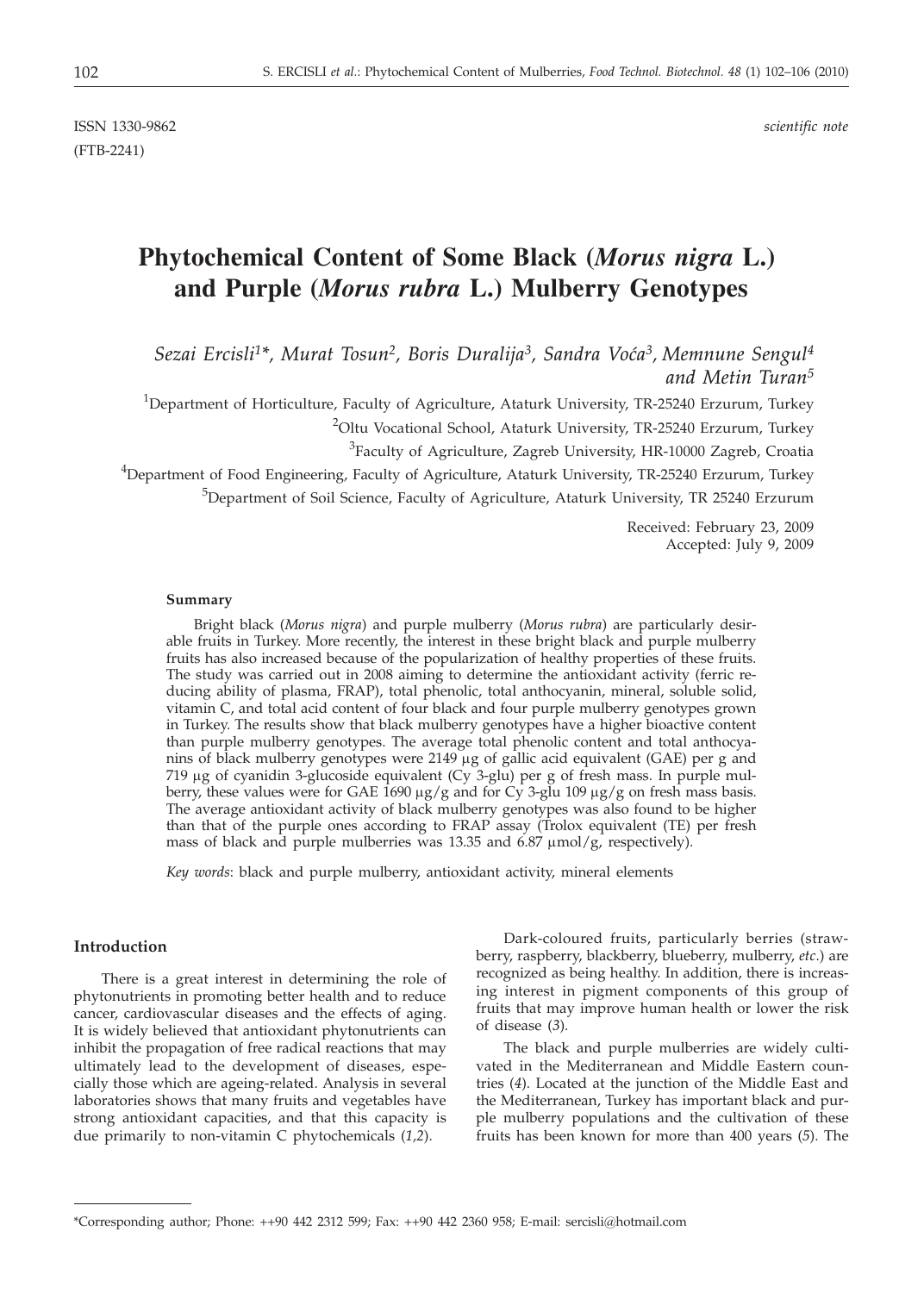bright black and purple mulberry fruits, which have a very pleasant taste when eaten fresh, are also used in jams, juices, liquors, natural dyes as well as in the cosmetics industry (*6*).

Black and purple mulberry fruits have also been effectively used in folk medicine in Turkey for a long time to treat fever, protect liver from damage, strengthen the joints, facilitate discharge of urine and lower blood pressure (*7*). Recently, black and purple mulberries have gained an important position in the local soft drink market, although their biological and pharmacological effects are still poorly defined. These fruits are also widely consumed by the inhabitants of the rural parts of Turkey. Therefore, the focus of the present study is on phytochemical components and antioxidant activity of four black and four purple mulberry genotypes.

## **Materials and Methods**

## *Collection and preparation of black and purple mulberry fruit samples*

A total of eight mulberry genotypes, four black (*Morus nigra* L.) and four purple mulberry (*Morus rubra* L.) species grown in Coruh Valley were used in the present study. Approximately 1 kg of fresh fruits per genotype were collected at peak ripeness and quickly transported to the laboratory at Ataturk University, where fruit samples were analyzed immediately. The fruits were mashed in a homogenizer and prepared for further analyses. Four replicates were used per analysis. The parameters analyzed were: soluble solid content (SSC), total acidity, ascorbic acid (AsA), total phenolics (TP), total anthocyanins (TA) and antioxidant capacity (AC).

## *Determination of total soluble solids, total acidity and ascorbic acid in black and purple mulberry fruits*

A total of 30 fruits were taken for each replication on which analyses were performed. Soluble solid content expressed as percentage was determined by a digital refractometer (Model RA-250HE Kyoto Electronics, Kyoto, Japan). Total acidity was determined by AOAC method (*8*) and expressed as percentage. Ascorbic acid was quantified with the reflectometer (Reflectometer RQflex®, Merck KGaA, Darmstadt, Germany). Results were expressed as mg of ascorbic acid (AsA) per 100 mL.

# *Determination of total anthocyanins, total phenolic content and total antioxidant capacity in mulberry fruits*

Before extraction, fresh black and purple mulberry fruits were homogenized in a house blender and analytical determinations were carried out on fruit homogenates. The homogenates were used to evaluate the total anthocyanins (TA), total phenols (TP) and total antioxidant capacity (TAC). The TA content was determined using bisulphate bleaching method (*9*). Results were expressed as µg of cyanidin 3-glucoside equivalent per g of fresh mass. TP content was estimated using the Folin- -Ciocalteu colorimetric method described by Ough and Amerine (10). Concentration of TP was expressed as  $\mu$ g

of gallic acid equivalent (GAE) per g of fresh mass. TAC was estimated by using ferric reducing ability of plasma (FRAP) (*11*) and the 2,2-diphenyl-1-picrylhydrazil (DPPH) assays to measure the free radical scavenging capacity of fruit extracts (12). Results were expressed in  $\mu$ mol of Trolox equivalents per g of fresh mass for both FRAP and DPPH assays.

#### *Determination of mineral elements*

Fruit samples were oven-dried at 68  $\mathrm{^{\circ}C}$  for 48 h and ground to pass through 1-mm sieve. The Kjeldahl method (*13*) and a Vapodest 10 Rapid Kjeldahl Distillation Unit (Gerhardt, Königswinter, Germany) were used to determine total nitrogen. Phosphorus content was determined after wet digestion using an  $HNO<sub>3</sub>-HClO<sub>4</sub>$  acid mixture (4:1 by volume) (*8*). Phosphorus in the extraction solution was measured spectrophotometrically using the indophenol-blue and ascorbic acid method with a UV**/**VIS Aqumat Spectrophotometer (Thermo Electron Spectroscopy Ltd, Cambridge, UK). K, Ca, Mg, Fe, Mn, Zn and Cu were determined after wet digestion using an  $HNO<sub>3</sub>-HClO<sub>4</sub>$  acid mixture (4:1 by volume) with a PerkinElmer 360 Atomic Absorption Spectrophotometer (PerkinElmer, Waltham, MA, USA). Results for the minerals (N, P, K, Ca, Mg, Na, Fe, Zn and Mn) were expressed in mg per 100 g of fresh mass.

#### *Statistical analysis*

The experiment was a completely randomized design with four replications. Data were subjected to analysis of variance (ANOVA) and means were separated by Duncan's multiple range test at p<0.05 significance level. SAS procedure was used as a statistical program.

## **Results and Discussion**

## *Soluble solid content, vitamin C and total acidity in the black and purple mulberry fruits*

The SSC, vitamin C and total acidity of black and purple mulberry genotypes are shown in Table 1, where statistical differences in the amounts of these components, both within purple and black mulberry genotypes can also be seen.

SSC in black mulberry genotypes varied from 16.95 (MN3) to 18.40 % (MN1) with an average of 17.63 %, while in purple mulberry genotypes it ranged from 14.38 (MR3) to 15.11 % (MR1) with an average of 14.87 %, indicating lower average values than in the black mulberry. Previous studies had shown that purple mulberry had lower soluble solid content than black mulberry (*14,15*). Soluble solid content of mulberry fruits grown in different agroclimatic regions of Turkey is between 15.27–30.80 % (*16,17*), and our SSC results are generally within limits of these studies.

The average vitamin C content in black and purple mulberries was 20.79 and 18.87 mg per 100 mL, respectively (Table 1). Fruit species can be classified into three groups (low, moderate and high) in terms of their vitamin C content (*18*) and mulberries are generally placed within the moderate vitamin C content group. Lale and Ozcagiran (*16*) reported that vitamin C content in black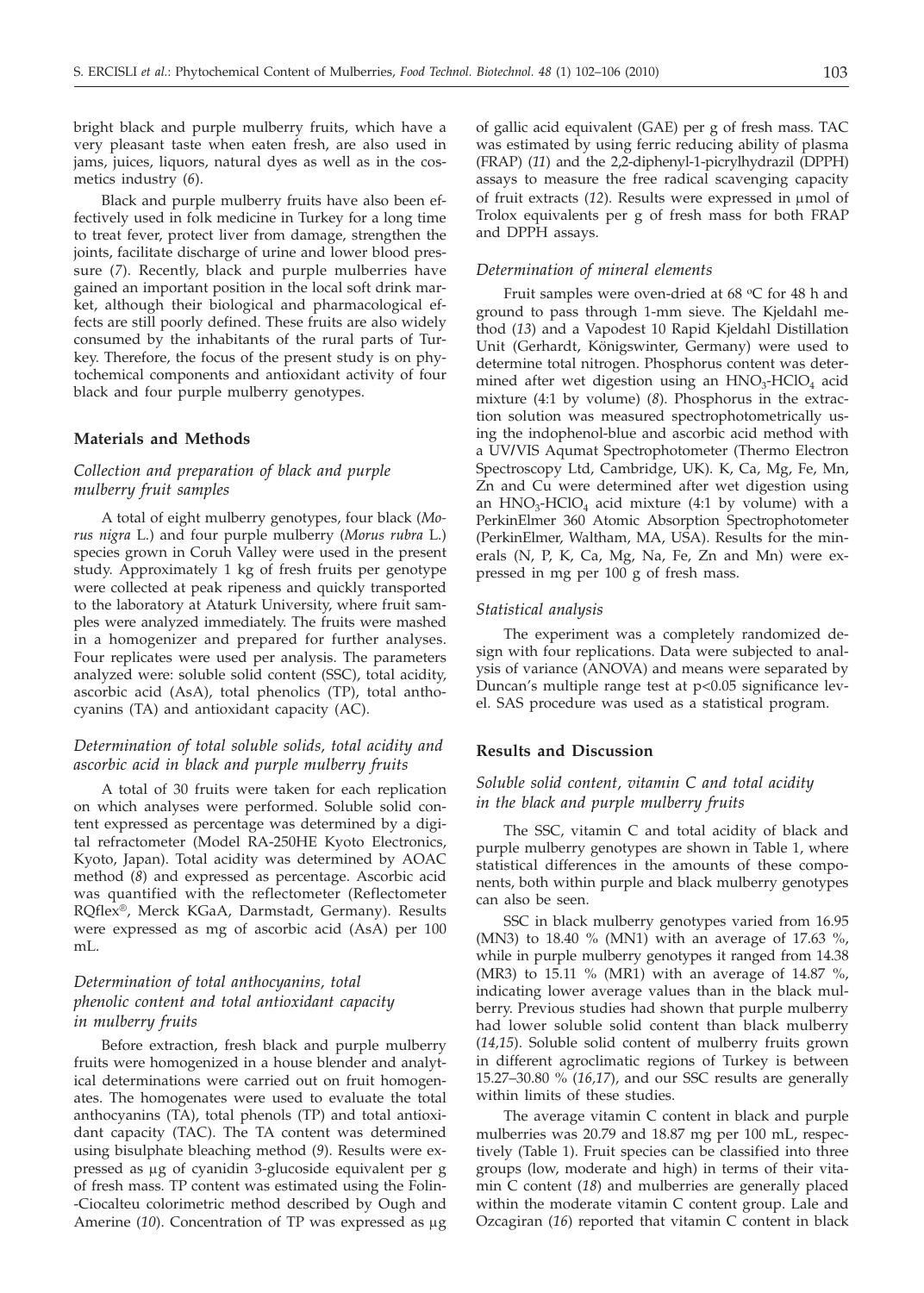| Species     | Genotypes        | w(SSC)<br>$\%$ | $\gamma$ (vitamin C)<br>$mg/100$ mL | Total<br>acidity<br>$\frac{0}{0}$ | $w$ (total<br>anthocyanin<br>as Cy 3-glu)<br>$\mu$ g/g | $w$ (total<br>phenolics<br>as GAE)<br>$\mu g/g$ | $w$ (FRAP<br>as TE)<br>$\mu$ mol/g | w(DPPH)<br>as TE)<br>$\mu$ mol/g |
|-------------|------------------|----------------|-------------------------------------|-----------------------------------|--------------------------------------------------------|-------------------------------------------------|------------------------------------|----------------------------------|
| Morus nigra | MN1              | 18.40a         | 22.60a                              | 1.64ab                            | 787a                                                   | 2483a                                           | 14.11a                             | 21.17                            |
|             | M <sub>N</sub> 2 | 17.10b         | 18.10b                              | 1.93ab                            | 674c                                                   | 1826d                                           | 12.26d                             | 16.22                            |
|             | MN <sub>3</sub>  | 16.95b         | 21.35ab                             | 1.97a                             | 723b                                                   | 2200b                                           | 13.94b                             | 19.87                            |
|             | MN4              | 18.05a         | 21.10ab                             | 1.81b                             | 693c                                                   | 2087c                                           | 13.10c                             | 18.64                            |
| Mean value  |                  | 17.63          | 20.79                               | 1.84                              | 719                                                    | 2149                                            | 13.35                              | 18.98                            |
| Morus rubra | MR1              | 15.11a         | 19.02ab                             | 1.04b                             | 81c                                                    | 1584d                                           | 4.93d                              | 9.22                             |
|             | MR <sub>2</sub>  | 14.97ab        | 18.71ab                             | 1.10ab                            | 118a                                                   | 1713b                                           | 7.61b                              | 12.06                            |
|             | MR <sub>3</sub>  | 14.38b         | 18.12b                              | 0.96ab                            | 106b                                                   | 1674c                                           | 6.82c                              | 11.41                            |
|             | MR4              | 15.02ab        | 19.64a                              | 1.07ab                            | 132a                                                   | 1789a                                           | 8.12a                              | 12.15                            |
| Mean value  |                  | 14.87          | 18.87                               | 1.06                              | 109                                                    | 1690                                            | 6.87                               | 11.21                            |

Table 1. Phytochemical composition of black and purple mulberry genotypes

Values in the same column with different lower case letters are significantly different at  $p<0.05$ 

and purple mulberries was 16.6 and 11.9 mg/100 mL, which is in accordance with our results.

The total acidity of black mulberry genotypes was between 1.64 and 1.97 %, whereas these values were between 0.96 and 1.10 % in purple mulberry genotypes. The average total acidity of black mulberries was 1.84, and of purple mulberries 1.06 %. It can be said that purple mulberries have lower acidity compared to black mulberries. However, when considering SSC and acidity together, it can be said that black mulberry may be recommended for fresh fruit production since it has attractive large fruits and combines high fruit SSC and acid content, which gives them a pleasant taste.

# *Total anthocyanins, total phenolic content and total antioxidant capacity in black and purple mulberry fruits*

The differences in total anthocyanins, total phenolic content and total antioxidant capacity among different genotypes within the same species were found to be statistically significant (p<0.05, Table 1). The total anthocyanin content per fresh mass of black mulberry (*Morus nigra*) genotypes ranged from 674 (MN2) to 787 (MN1) Cy 3-glu  $\mu$ g/g, and from 81 (MR1) to 132 (MR4) Cy 3-glu mg/g for purple (*Morus rubra*) genotypes (Table 1). The results also showed that average anthocyanin content of black mulberries was 7 times higher than that of purple mulberries. The genotype seems to affect the total anthocyanin content in the berries. According to earlier reports, total anthocyanin content in purple and black mulberries was 99 and 571 Cy 3-glu  $\mu$ g/g (15).

The results for total phenolics clearly showed that fruits of black mulberry (*Morus nigra*) (1826–2483 GAE  $\mu$ g/g) had a higher total phenolic content than those of the purple mulberry (*Morus rubra*) (1584–1789 GAE  $\mu$ g/g), see Table 1. Earlier reports had shown that the total phenolic content in mulberry fruits was between 1515–2570 GAE  $\mu$ g/g (3,19). The difference between mulberry genotypes and between species in terms of phenolics is supposed to be a genetic characteristic because all plants were grown under the same agroclimatic conditions.

The effect of genotype within the same fruit species on total phenolic content is well documented by several researchers on apples and strawberries (*20,21*), sea buckthorns (*22*) and cornelian cherries (*23*).

The antioxidant activity (FRAP and DPPH assays) in berries of different black and purple mulberry genotypes is shown in Table 1. A statistically significant difference (p<0.05) was found between the samples with both methods used. In FRAP assay, it was found that black mulberry genotypes had the average antioxidant activity of 13.35 and purple mulberry genotypes of 6.87 TE  $\mu$ mol/g. The order of antioxidant capacities expressed as TE  $\mu$ mol/g in FRAP assay within black and purple mulberry genotypes was MN1 (14.11)>MN3 (13.94)> MN4 (13.10)>MN2 (12.26)>MR4 (8.12)>MR2 (7.61)>MR3 (6.82)>MR1 (4.93) (Table 1). The FRAP value of antioxidant-rich berry fruits was 82.3 in bilberry, 73.5 in blackcurrant, 43.1 in elderberry, 50.7 in blackberry, 21.7 in strawberry, 17.8 in red currant, 14.5 in gooseberries and  $2.0$ - $26.5$  TE  $\mu$ mol/g in vegetables including pepper, kale, parsley, spinach, celery, onion, radish, lettuce, tomato, garlic, cucumber and squash (*24*). It can be said that mulberries are richer in antioxidants than vegetables, and close to gooseberries and red currant.

In DPPH assay, the genotypes belonging to black and purple mulberry genotypes revealed parallel trend to FRAP assay. The order of antioxidant capacities expressed as TE  $\mu$ mol/g in DPPH assay within black and purple mulberry genotypes was MN1 (21.17)>MN3 (19.87)>MN4 (18.64)>MN2 (16.22)>MR4 (12.15)>MR2 (12.06)>MR3 (11.41)>MR1 (9.22) (Table 1). These results indicate that black mulberries had higher antioxidant capacity than purple mulberries. In fact, in recent years, the number of black mulberry orchards has increased in Turkey because of higher demand by consumers. In contrast, the number of purple mulberry trees decreased. According to these results, it can be said that mulberries have moderate antioxidant activity among berry fruits. Previous studies on mulberries also concluded that mulberry fruits had moderate antioxidant activity (*3*), which supports our findings.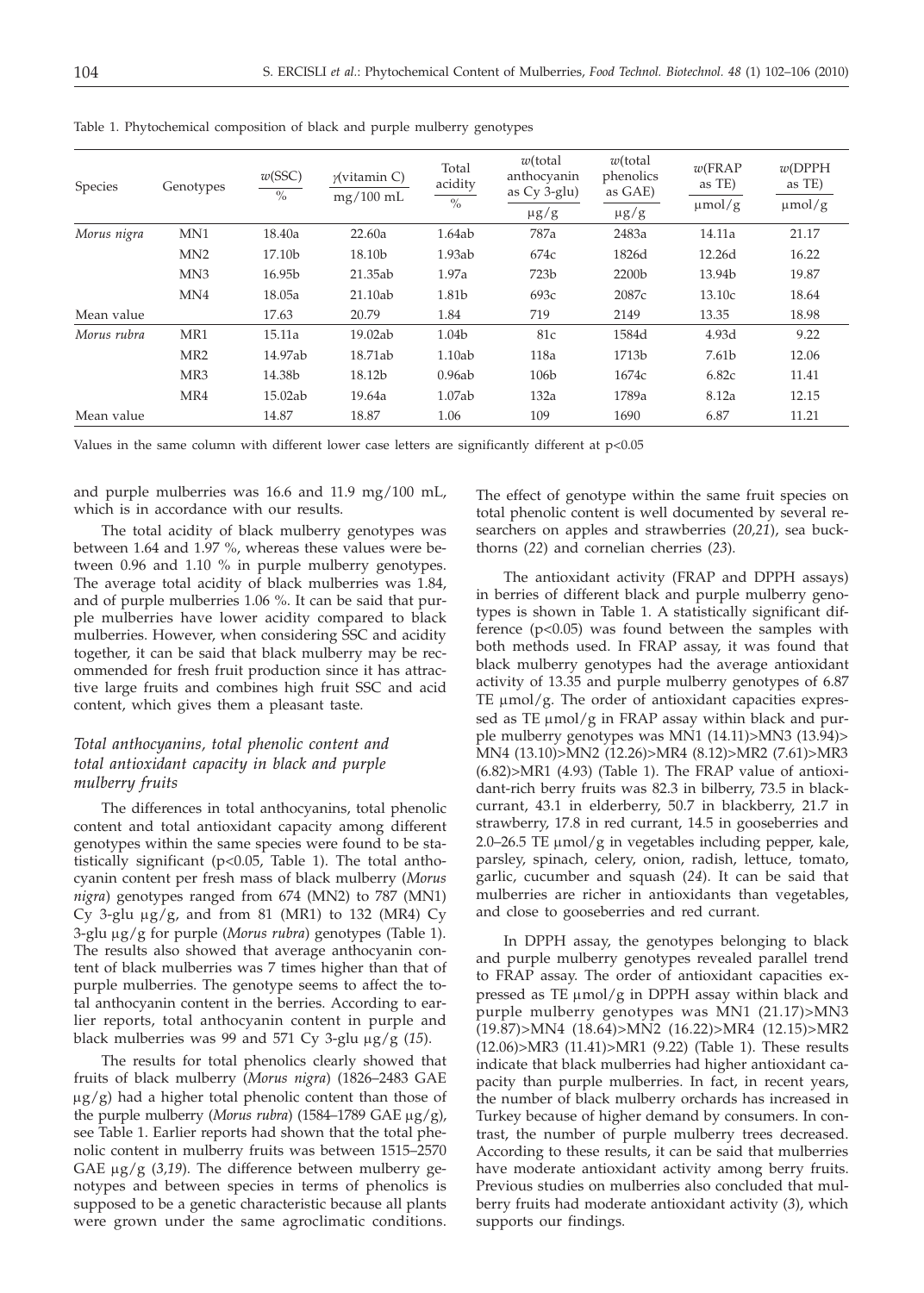## *Mineral content of black and purple mulberry fruits*

The mineral content of black and purple mulberry genotypes is shown in Table 2. The statistical differences between the genotypes were observed based on N, P and K contents (Table 2). The average N, P and K values per 100 g in black mulberry genotypes were 800, 289 and 1005 mg, respectively, while in purple mulberry genotypes they were 690, 242 and 929 mg, respectively (Table 2). Data obtained from black and purple mulberry genotypes show that they have very high nutritional potential, and their nutritional value is greater than that of some cultivated fruits presented in Table 3 (*25*). There is a growing interest in the mineral content of foods and diets. Experiments in cell culture and in intact organisms reveal the importance of macro and trace elements in many metabolic processes and functions throughout the life cycle. Human as well as animal studies have shown that optimal intake of elements such as sodium, potassium, magnesium, calcium, manganese, copper, zinc, and iodine could reduce individual risk factors, including those related to cardiovascular diseases (*26*). As in most vegetarian diets, protein quality and quantity are major concerns. Most plants contain in-

complete proteins, but combining different plant foods (nutrient supplementation) may improve the situation. Lack of adequate proteins, either in quality or quantity contributes to low body mass, growth retardation in children, and developmental deficiency during pregnancy. The average adult requires approx. 0.8 g of protein per kg of lean body mass per day to maintain normal functions, and so a person weighing 70 kg needs approx. 56 g of protein daily. To a certain extent, the use of black or purple mulberry genotypes in a diet may contribute to filling the protein gap. Calcium eases insomnia and helps regulate the passage of nutrients through cell walls. Iron deficiency in infants can result in impaired learning ability and behavioural problems. With respect to their Ca and Fe content, the mulberry genotypes considered in this study may offer a better nutritional potential. Potassium is essential for the body's growth and maintenance. Many studies suggest a relationship between high dietary K intake and lower blood pressure and protection from the risk of stroke (*27,28*). Similarly zinc, a trace mineral that is especially important for the normal functioning of the immune system, is relatively abundant in black and purple mulberry genotypes in comparison with some cultivated fruits.

Table 2. Mineral content of black and purple mulberry genotypes

| Species     | Genotype         | w/(mg/100 g) |       |                  |                   |            |           |                 |                 |                 |
|-------------|------------------|--------------|-------|------------------|-------------------|------------|-----------|-----------------|-----------------|-----------------|
|             |                  | N            | D     | K                | Ca                | Mg         | Na        | Fe              | Mn              | Zn              |
| Morus nigra | MN <sub>1</sub>  | 680b         | 314b  | 1314a            | 145 <sup>ns</sup> | $114^{ns}$ | $55^{ns}$ | 5 <sup>ns</sup> | 6 <sup>ns</sup> | 3 <sup>ns</sup> |
|             | M <sub>N</sub> 2 | 910a         | 334a  | 922 <sub>b</sub> | 138               | 107        | 64        | 6               | 7               | $\overline{2}$  |
|             | MN <sub>3</sub>  | 880ab        | 291c  | 912b             | 135               | 111        | 60        | 5               | 6               | 4               |
|             | MN4              | 740ab        | 218d  | 873b             | 129               | 98         | 51        | 5               | 8               | 4               |
| Mean value  |                  | 800          | 289   | 1005             | 137               | 108        | 58        | 5               | 7               | 3               |
| Morus rubra | MR1              | $710^{ns}$   | 226bc | 1118a            | 169a              | $97^{ns}$  | $43^{ns}$ | 5 <sup>ns</sup> | 5 <sup>ns</sup> | 4 <sup>ns</sup> |
|             | MR <sub>2</sub>  | 620          | 243bc | 773d             | 118b              | 89         | 47        | $\overline{4}$  | 5               | 4               |
|             | MR <sub>3</sub>  | 740          | 198c  | 961b             | 173a              | 93         | 51        | 5               | 5               | 3               |
|             | MR4              | 700          | 301a  | 862c             | 110b              | 84         | 39        | 4               | 6               | $\overline{2}$  |
| Mean value  |                  | 690          | 242   | 929              | 143               | 91         | 45        | 5               | 5               | 3               |

Values in the same column with different lower case letters are significantly different at p<0.05 <sup>ns</sup>not significant

Table 3. Mineral content of some selected fruits compared to black and purple mulberries (*25*)

| Fruits       | w/(mg/100 g) |      |      |      |     |        |        |  |  |
|--------------|--------------|------|------|------|-----|--------|--------|--|--|
|              | K            | Ca   | Mg   | Ρ    | Fe  | Mn     | Zn     |  |  |
| Morus nigra  | 1005         | 137  | 108  | 58   | 5   | 7      | 3      |  |  |
| Morus rubra  | 929          | 143  | 91   | 45   | 5   | 5      | 3      |  |  |
| Apple        | 158          | 9.5  | 7    | 9.5  | ×   | ÷      | *      |  |  |
| Avocado      | 1204         | 22   | 78.4 | 82.4 | 2   | ×      | $\ast$ |  |  |
| Banana       | 467          | 7    | 43   | 27   | 0.4 | $\ast$ | *      |  |  |
| Blackberries | 282          | 46   | 28   | 30   | 0.8 | 1.9    | 0.4    |  |  |
| Grapes       | 176          | 13   | 4.6  | 9    | 0.4 | ×      | ×      |  |  |
| Kiwi         | 588          | 46   | 53   | 71   | 0.7 | ×      | 0.3    |  |  |
| Mango        | 323          | 20.7 | 18.6 | 22.8 | 0.3 | $\ast$ | ×      |  |  |
| Orange       | 237          | 52   | 13   | 18   | ×   | ×      | ×      |  |  |
| Peach        | 193          | 5.0  | 69   | 12   | *   |        | *      |  |  |

\*Trace amount